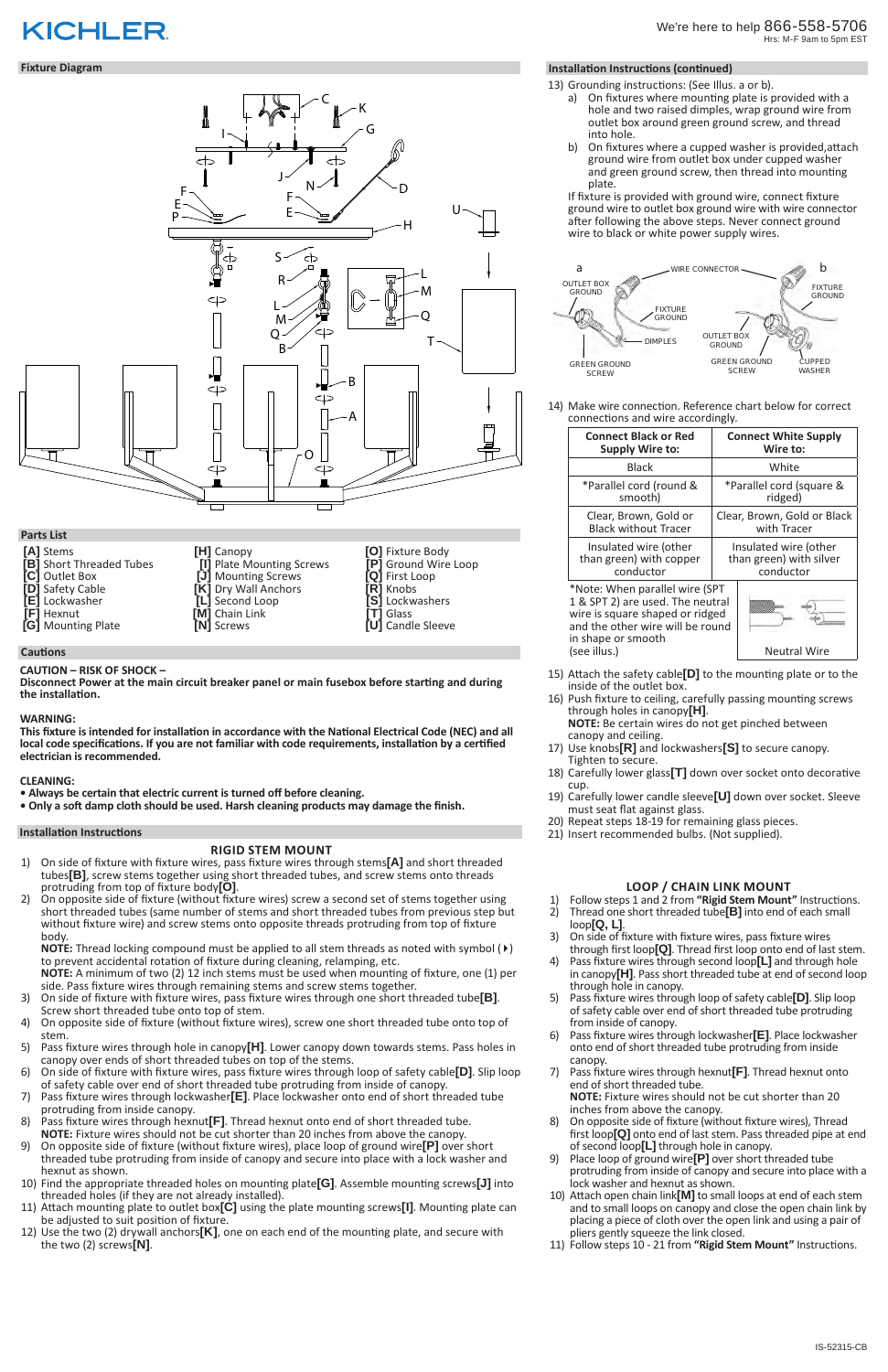Nous sommes là pour vous aider 866-558-5706 Heures : du lundi au vendredi, de 9h à 17h (heure de l'Est)

# **KICHLER**

**INSTRUCTIONS:** For Assembling and Installing Fixtures in Canada Pour L'assemblage et L'installation Au Canada

#### **MONTAGE SUR TIGE RIGIDE**

- 1) Sur le côté du luminaire avec les fils du luminaire, faites passer les fils du luminaire à travers les tiges**[A]** et les tubes filetés courts**[B]**, vissez ensemble les tiges à l'aide de tubes filetés courts, et vissez les tiges sur les filets visibles du dessus du corps du luminaire**[O]**.
- 2) Sur le côté opposé du luminaire (sans les fils du luminaire) vissez un deuxième ensemble de tiges à l'aide de tubes filetés courts (le même nombre de tiges et de tubes filetés courts qu'au cours de l'étape précédente mais sans fil du luminaire) et vissez ensuite les tiges sur les filets visibles opposé du dessus du corps du luminaire.

**REMARQUE :** Appliquer du frein filet sur tous les filets de la tige indiqués par le symbole (4) pour empêcher toute rotation accidentelle du luminaire pendant le nettoyage, remplacement

**REMARQUE :** Utiliser au minimum deux (2) tiges de 30 cm (12 po) pour le montage du luminaire, une (1) par côté. Acheminer les fils du luminaire par les tiges restantes et visser les tiges ensemble.

- 3) Sur le côté du luminaire avec les fils du luminaire, passez les fils du luminaire par un tube fileté court**[B]**. Vissez le tube fileté court en haut de la tige.
- 4) Sur le côté opposé du luminaire (sans les fils du luminaire), vissez un tube fileté court sur le dessus de la tige.
- 5) Passez les fils du luminaire par le trou situé dans le cache**[H]**. Abaissez le cache vers les tiges. Passez chaque trou dans le cache sur les extrémités des tubes filetés situés au-dessus des tiges.
- 6) Sur le côté du luminaire avec les fils du luminaire, passez les fils du luminaire par une boucle du câble de sécurité**[D]**. Passez une boucle du câble de sécurité sur l'extrémité du tube fileté court sortant de l'intérieur du cache.
- 7) Passez les fils du luminaire par la rondelle de blocage**[E]**. Placez une rondelle de blocage sur l'extrémité du tube fileté court sortant de l'intérieur du cache.
- 8) Passez les fils du luminaire par l'écrou hexagonal**[F]**. Vissez l'écrou hexagonal sur l'extrémité du tube fileté court.

**REMARQUE :** Les fils du luminaire ne doivent pas être coupés à moins de 50 cm (20 po) du dessus du cache.

- 9) Sur le côté opposé du luminaire (sans les fils du luminaire), placez la boucle du fil de terre**[P]** sur le tube fileté court dépassant de l'intérieur du cache et fixez-la avec une rondelle de blocage et un écrou hexagonal (voir illustration).
- 10) Localisez les trous filetés appropriés sur le plaque de montage**[G]**. Vissez les vis de montage**[J]** dans les trous filetés (si elles ne sont pas déjà installées).
- 11) Fixez le plaque de montage sur la boîte à prises**[C]** avec les vis de fixation du plaque**[I]**. Le plaque de montage peut être réglé en fonction de la position du luminaire.

#### **Diagramme d'appareils**

- **[A]** Tiges
- **[B]** Tubes Filetés Courts
- **[C]** Boîte à Prises
- **[D]** Câble de Sécurité
- **[E]** Rondelle de Blocage
- **[F]** Écrou Hexagonal
- **[G]** Plaque de Montage
- **[H]** Cache
- 
- 
- 1) Suivez les étapes 1 à 2 des instructions sur un "**Montage sur**
- **tige rigide".**<br>
2) Vissez un tube fileté court**[B]** dans l'extrémité de chaque petite boucle**[Q, L]**.
- 3) Sur le côté du luminaire avec les fils du luminaire, passez les fils du luminaire par la première boucle**[Q]**. Vissez la première boucle sur l'extrémité de la dernière tige.
- 4) Passez les fils du luminaire par la deuxième boucle**[L]** puis par le trou dans le cache**[H]**. Passez le tube fileté court à l'extrémité de la deuxième boucle par le trou situé dans le cache.
- 5) Passez les fils du luminaire par le trou situé dans le câble de sécurité**[D]**. Passez une boucle du câble de sécurité sur l'extrémité du tube fileté court sortant de l'intérieur du cache.
- 6) Passez les fils du luminaire par la rondelle de blocage**[E]**. Placez une rondelle de blocage sur l'extrémité du tube fileté court sortant de l'intérieur du cache.
- 7) Passez les fils du luminaire par l'écrou hexagonal**[F]**. Vissez l'écrou hexagonal sur l'extrémité du tube fileté court. **REMARQUE :** Les fils du luminaire ne doivent pas être coupés à moins de 50 cm (20 po) du dessus du cache.
- 8) Sur le côté opposé du luminaire (sans les fils du luminaire), vissez la première boucle**[Q]** sur l'extrémité de la dernière tige. Passez le tube fileté à l'extrémité de la deuxième boucle**[L]** par le trou situé dans le cache.
- 9) Placez la boucle du fil de terre**[P]** sur le tube fileté court dépassant de l'intérieur du cache et fixez-la avec une rondelle de blocage et un écrou hexagonal (voir illustration).
- 
- de lampe, etc.

**[I]** Vis de Fixation du Plaque **[J]** Vis de Montage **[K]** Ancrages pour Cloisons Sèches **[L]** Deuxième Boucle **[M]** Maillon Ouvert **[N]** Vis

**[O]** Corps du Luminaire

- **[P]** Boucle du Fil de Terre **[Q]** Première Boucle
- **[R]** Boutons **[S]** Rondelles de Blocage
- **[T]** Verre
- **[U]** Manchon de la Bougie

#### **Instructions d'installation**

- 12) Utilisez les deux (2) ancrages pour cloisons sèches**[K]**, un à chaque extrémité de la plaque de montage, et fixez avec les deux (2) vis**[N]**.
- 13) Connecter les fils. Se reporter au tableau ci-dessous pour faire les connexions.

| Connecter le fil noir ou                                                                                                                                                    | Connecter le fil blanc de      |
|-----------------------------------------------------------------------------------------------------------------------------------------------------------------------------|--------------------------------|
| rouge de la boite                                                                                                                                                           | la boîte                       |
| A Noir                                                                                                                                                                      | A Blanc                        |
| *Au cordon parallèle (rond                                                                                                                                                  | *Au cordon parallèle (à        |
| et lisse)                                                                                                                                                                   | angles droits el strié)        |
| Au transparent, doré,                                                                                                                                                       | Au transparent, doré,          |
| marron, ou noir sans fil                                                                                                                                                    | marron, ou noir avec un til    |
| distinctif                                                                                                                                                                  | distinctif                     |
| Fil isolé (sauf fil vert) avec                                                                                                                                              | Fil isolé (sauf fil vert) avec |
| conducteur en cuivre                                                                                                                                                        | conducteur en argent           |
| *Remarque: Avec emploi d'un<br>fil paralléle (SPT 1 et SPT 2). Le<br>fil neutre est á angles droits ou<br>strié et l'autre fil doit étre rond<br>ou lisse (Voir le schéma). | <b>Fil Neutre</b>              |

- 14) Fixez le câble de sécurité**[D]** sur la plaque de montage ou à l'intérieur du boîtier de sortie.
- 15) Poussez luminaire au plafond, en passant soigneusement les vis de montage à travers des trous dans le cache**[H]**. **REMARQUE :** Vous assurer que tous les fils sont dans le cache et ne se retrouvent pas pincés entre le cache et le plafond.
- 16) Utilisez les boutons**[R]** et les rondelles de blocage**[S]** pour sécuriser le cache. Serrez pour sécuriser.
- 17) Abaissez délicatement le verre**[T]** par-dessus la douille sur la coupelle décorative.
- 18) Abaissez délicatement le manchon de la bougie**[U]** par dessus la douille. Le manchon doit reposer à plat contre le verre.
- 19) Répétez les étapes de 17 à 18 pour les autres pièces en verre.
- 20) Installez les ampoules recommandées (Non fournies).

#### **Instructions d'installation (suite)**

#### **MONTAGE AVEC UNE BOUCLE / UN MAILLON DE CHAÎNE**



- 10) Fixez le maillon ouvert**[M]** aux petites boucles à l'extrémité de chaque tige et à chaque boucle du cache et fermez le maillon ouvert en plaçant un morceau de tissu sur le maillon ouvert et, à l'aide d'une paire de pinces, serrez soigneusement le maillon pour le fermer.
- 11) Suivez les étapes de 10 à 20 des instructions sur "**Montage sur tige rigide"**.

**ATTENTION – RISQUE DE DÉCHARGES ÉLECTRIQUES -** 

**Couper le courant au niveau du panneau du disjoncteur du circuit principal ou de la boîte à fusibles principale avant de procéder à l'installation.**

#### **ATTENTION:**

**Ce luminaire doit être installé conformément aux codes d'électricité nationaux (NEC) et satisfaire toutes les spécifications des codes locaux. Si vous ne connaissez pas les exigences de ces codes, il est recommandé de confier l'installation à un électricien certifié.**

#### **NETTOYAGE :**

- **Soyez toujours certain que l'alimentation électrique du luminaire est fermée avant le nettoyage.**
- **N'utilisez qu'un chiffon doux humide. Les produits de nettoyage acides/abrasifs peuvent endommager le fini.**

**Précautions**